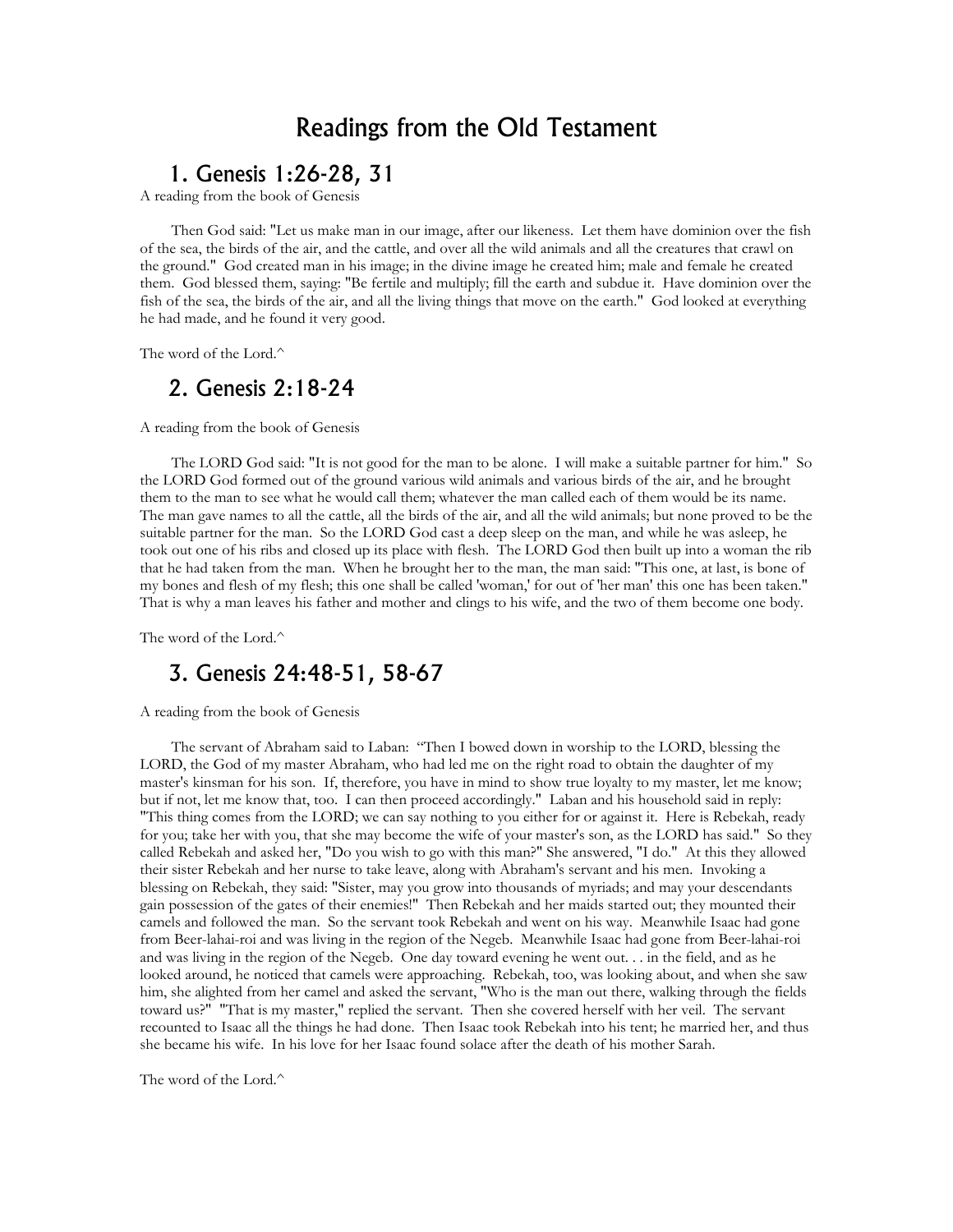#### 4. Tobit 7:9-10, 11-15

A reading from the book of Tobit

 Afterward, Raguel slaughtered a ram from the flock and gave them a cordial reception. When they had bathed and reclined to eat, Tobiah said to Raphael, "Brother Azariah, ask Raguel to let me marry my kinswoman Sarah." Raguel overheard the words; so he said to the boy: "Eat and drink and be merry tonight, for no man is more entitled to marry my daughter Sarah than you, brother. Besides, not even I have the right to give her to anyone but you, because you are my closest relative. But I will explain the situation to you very frankly. She is yours according to the decree of the Book of Moses. Your marriage to her has been decided in heaven! Take your kinswoman; from now on you are her love, and she is your beloved. She is yours today and ever after. And tonight, son, may the Lord of heaven prosper you both. May he grant you mercy and peace." Then Raguel called his daughter Sarah, and she came to him. He took her by the hand and gave her to Tobiah with the words: "Take her according to the law. According to the decree written in the Book of Moses she is your wife. Take her and bring her back safely to your father. And may the God of heaven grant both of you peace and prosperity." He then called her mother and told her to bring a scroll, so that he might draw up a marriage contract stating that he gave Sarah to Tobiah as his wife according to the decree of the Mosaic law. Her mother brought the scroll, and he drew up the contract, to which they affixed their seals. Afterward they began to eat and drink.

The word of the Lord.^

#### 5. Tobit 8:5-7

A reading from the book of Tobit

 On their wedding night Sarah got up, and she and Tobiah started to pray and beg that deliverance might be theirs. He began with these words: "Blessed are you, O God of our fathers; praised be your name forever and ever. Let the heavens and all your creation praise you forever. You made Adam and you gave him his wife Eve to be his help and support; and from these two the human race descended. You said, 'It is not good for the man to be alone; let us make him a partner like himself.' Now, Lord, you know that I take this wife of mine not because of lust, but for a noble purpose. Call down your mercy on me and on her, and allow us to live together to a happy old age."

The word of the Lord.<sup>^</sup>

### 6. Song of Songs 2:8-10, 14, 16; 8:6-7

A reading from the Song of Songs

 Hark! my lover-here he comes springing across the mountains, leaping across the hills. My lover is like a gazelle or a young stag. Here he stands behind our wall, gazing through the windows, peering through the lattices. My lover speaks; he says to me, "Arise, my beloved, my beautiful one, and come! "For see, the winter is past, the rains are over and gone. The flowers appear on the earth, the time of pruning the vines has come, and the song of the dove is heard in our land. The fig tree puts forth its figs, and the vines, in bloom, give forth fragrance. Arise, my beloved, my beautiful one, and come! "O my dove in the clefts of the rock, in the secret recesses of the cliff, let me see you, let me hear your voice, for your voice is sweet, and you are lovely." My lover belongs to me and I to him. He said to me: Set me as a seal on your heart, as a seal on your arm; for stern as death is love, relentless as the nether world is devotion; its flames are a blazing fire. Deep waters cannot quench love, nor floods sweep it away.

The word of the Lord.<sup>^</sup>

## 7. Sirach 26:1-4, 13-16

A reading from the book of Sirach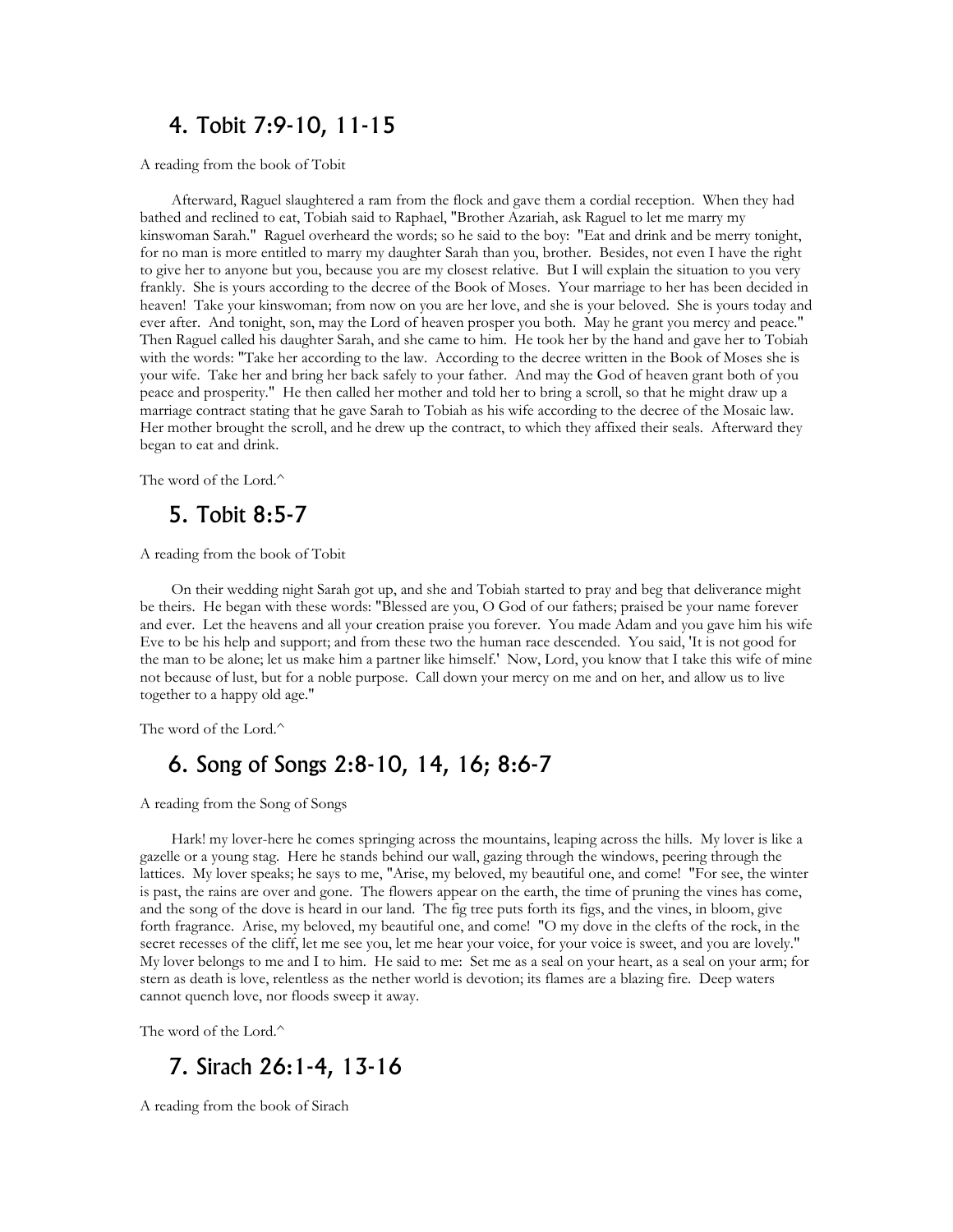Happy the husband of a good wife, twice-lengthened are his days; a worthy wife brings joy to her husband, peaceful and full is his life. A good wife is a generous gift bestowed upon him who fears the LORD; be he rich or poor, his heart is content, and a smile is ever on his face. A gracious wife delights her husband, her thoughtfulness puts flesh on his bones; a gift from the LORD is her governed speech, and her firm virtue is of surpassing worth. Choicest of blessings is a modest wife, priceless her chaste person. Like the sun rising in the LORD'S heavens, the beauty of a virtuous wife is the radiance of her home.

The word of the Lord.<sup>^</sup>

#### 8. Jeremiah 31:31-32, 33-34

A reading from the book of the prophet Jeremiah

 The days are coming, says the LORD, when I will make a new covenant with the house of Israel and the house of Judah. It will not be like the covenant I made with their fathers the day I took them by the hand to lead them forth from the land of Egypt. But this is the covenant which I will make with the house of Israel after those days, says the LORD. I will place my law within them, and write it upon their hearts; I will be their God, and they shall be my people. No longer will they have need to teach their friends and kinsmen how to know the LORD. All, from least to greatest, shall know me, says the LORD

The word of the Lord.<sup>^</sup>

# Responsorial Psalms 9. Psalm 33:12, 18, 20-21, 22

The earth is full of the goodness of the LORD.

Happy the nation whose God is the LORD, the people chosen as his very own. But the LORD'S eyes are upon the reverent, upon those who hope for his gracious help.

The earth is full of the goodness of the LORD.

Our soul waits for the LORD, who is our help and shield. For in God our hearts rejoice; in your holy name we trust.

The earth is full of the goodness of the LORD.

May your kindness, LORD, be upon us; we have put our hope in you. The earth is full of the goodness of the LORD

# 10. Psalm 34:2-3, 4-5, 6-7, 8-9

I will bless the LORD at all times.

I will bless the LORD at all times; praise shall be always in my mouth. My soul will glory in the LORD that the poor may hear and be glad.

I will bless the LORD at all times.

Magnify the LORD with me; let us exalt his name together. I sought the LORD, who answered me, delivered me from all my fears.

I will bless the LORD at all times.

Look to God that you may be radiant with joy and your faces may not blush for shame. In my misfortune I called, the LORD heard and saved me from all distress.

I will bless the LORD at all times.

The angel of the LORD, who encamps with them, delivers all who fear God. Learn to savor how good the LORD is; happy are those who take refuge in him.

I will bless the LORD at all times.

Alternate response: Taste and see the goodness of the LORD.

## 11. Psalm 103:1-2, 8, 13, 17-18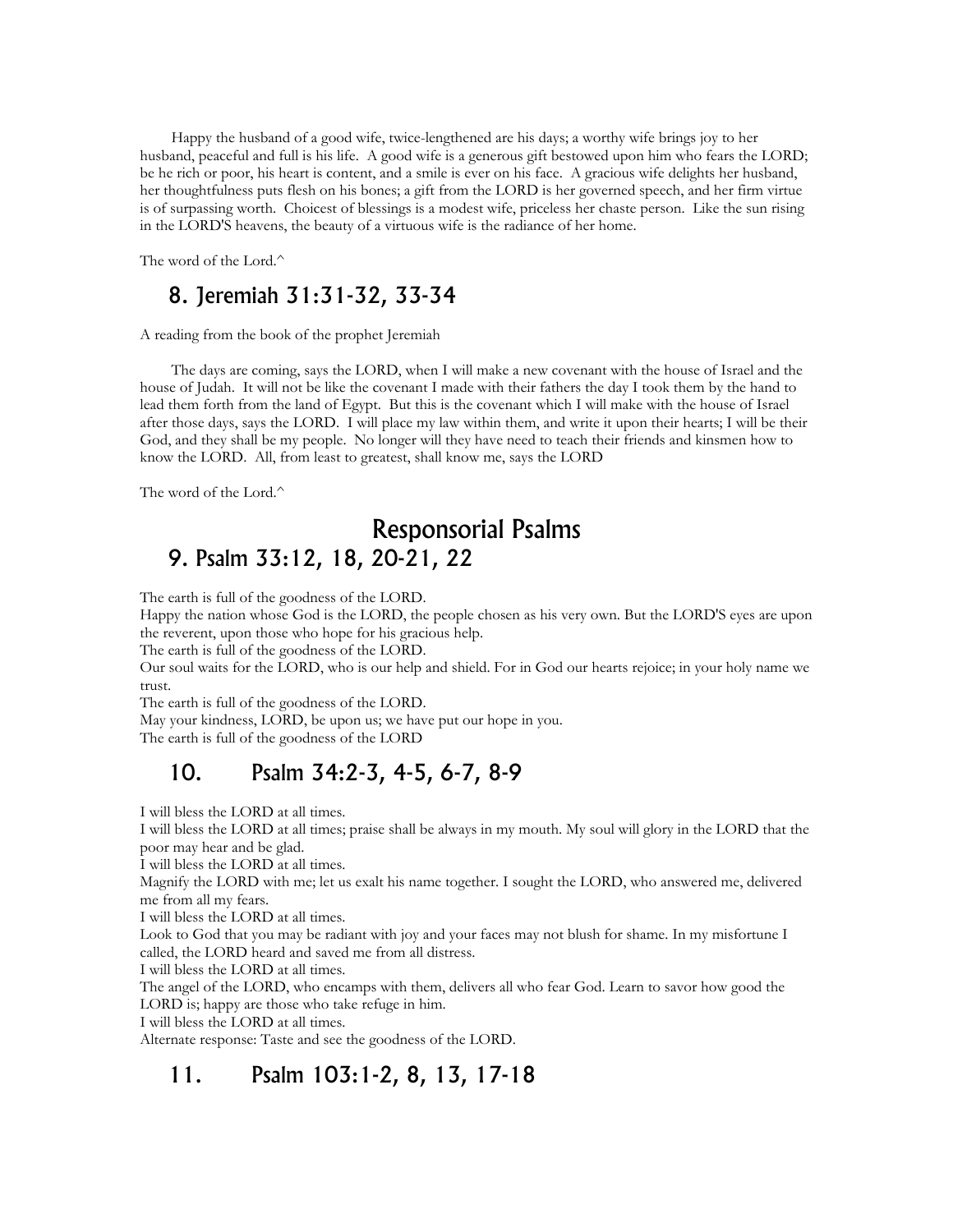The LORD is kind and merciful.

Bless the LORD, my soul; all my being, bless his holy name! Bless the LORD, my soul; do not forget all the gifts of God.

The LORD is kind and merciful.

Merciful and gracious is the LORD, slow to anger, abounding in kindness. As a father has compassion on his children, so the LORD has compassion on the faithful.

The LORD is kind and merciful.

But the LORD'S kindness is forever, toward the faithful from age to age. He favors the children's children of those who keep his covenant, who take care to fulfill its precepts.

The LORD is kind and merciful.

Alternate response: The LORD's kindness is everlasting to those who fear him.

# 12. Psalm 112:1-2, 3-4, 5-7, 7-8, 9

Happy are those who do what the LORD commands.

Happy are those who fear the LORD, who greatly delight in God's commands. Their descendants shall be mighty in the land, generation upright and blessed.

Happy are those who do what the LORD commands.

Wealth and riches shall be in their homes; their prosperity shall endure forever. They shine through the darkness, a light for the upright; they are gracious, merciful, and just.

Happy are those who do what the LORD commands.

All goes well for those gracious in lending, who conduct their affairs with justice. They shall never be shaken; the just shall be remembered forever.

Happy are those who do what the LORD commands.

They shall not fear an ill report; their hearts are steadfast, trusting the LORD. Their hearts are tranquil, without fear, till at last they look down on their foes.

Happy are those who do what the LORD commands.

Lavishly they give to the poor; their prosperity shall endure forever; their horn shall be exalted in honor. Happy are those who do what the LORD commands.

Alternate response: Alleluia.

# 13. Psalm 128:1-2, 3, 4-5

Happy are those who fear the LORD.

Happy are all who fear the LORD, who walk in the ways of God. What your hands provide you will enjoy; you will be happy and prosper.

Happy are those who fear the LORD.

Like a fruitful vine your wife within your home, Like olive plants your children around your table.

Happy are those who fear the LORD.

Just so will they be blessed who fear the LORD. May the LORD bless you from Zion, all the days of your life That you may share Jerusalem's joy.

Happy are those who fear the LORD.

Alternate response: See how the LORD blesses those who fear him.

# 14. Psalm 145:8-9, 10, 15, 17-18

The LORD is compassionate to all his creatures.

The LORD is gracious and merciful, slow to anger and abounding in love. The LORD is good to all, compassionate to every creature.

The LORD is compassionate to all his creatures.

All your works give you thanks, O LORD and your faithful bless you. The eyes of all look hopefully to you; you give them their food in due season.

The LORD is compassionate to all his creatures.

You, LORD, are just in all your ways, faithful in all your works. You, LORD, are near to all who call upon you, to all who call upon you in truth.

The LORD is compassionate to all his creatures.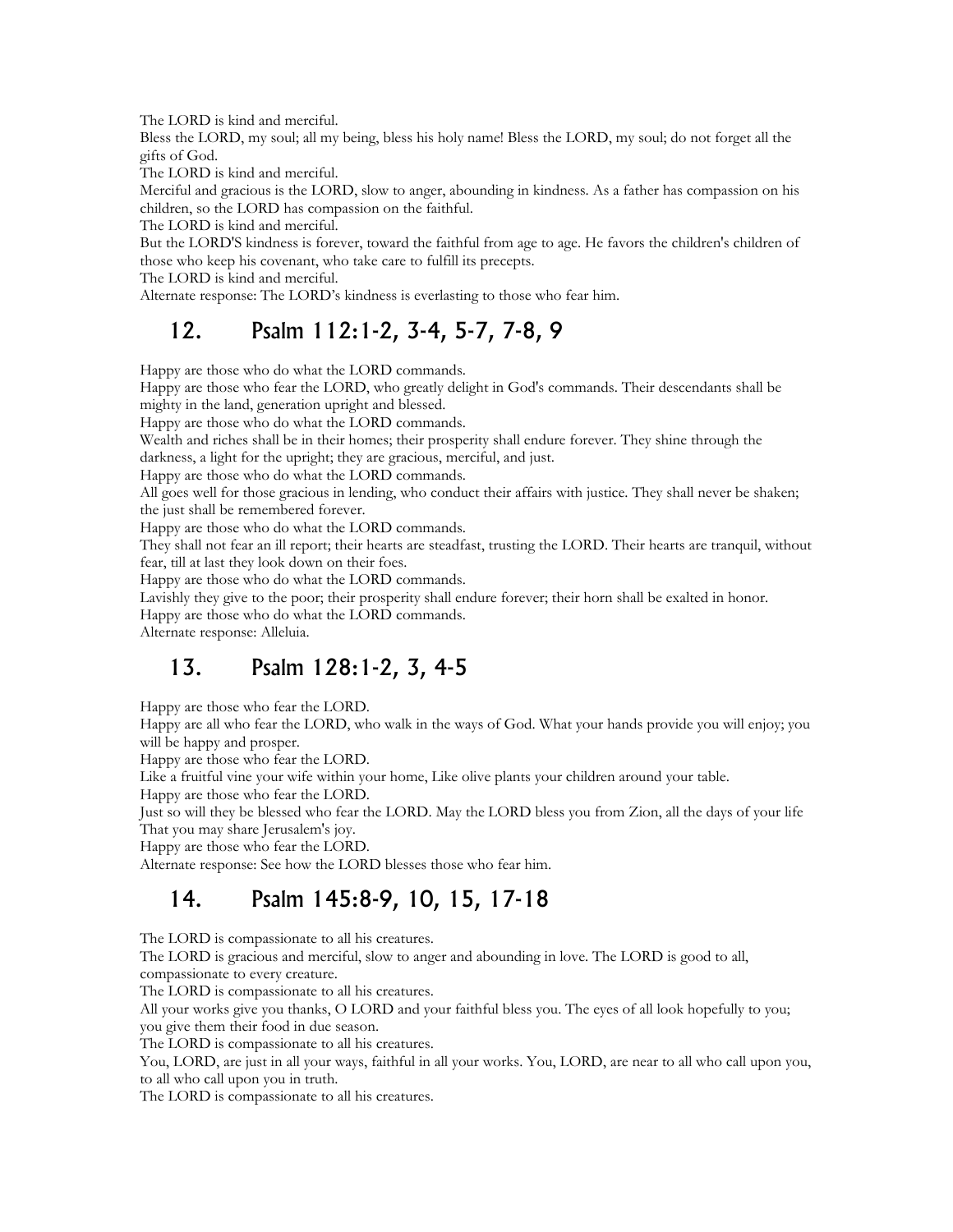# 15. Psalm 148:1-2, 3-4, 9-10, 11-12, 12-14

Let all praise the name of the LORD.

Praise the LORD from the heavens; give praise in the heights. Praise him, all you angels; give praise, all you hosts.

Let all praise the name of the LORD.

Praise him, sun and moon; give praise, all shining stars. Praise him, highest heavens, you waters above the heavens.

Let all praise the name of the LORD.

You mountains and all hills, fruit trees and all cedars; You animals wild and tame, you creatures that crawl and fly.

Let all praise the name of the LORD.

You kings of the earth and all peoples, princes and all who govern on earth; Young men and women too, old and young alike.

Let all praise the name of the LORD.

Let them all praise the LORD'S name, for his name alone is exalted, majestic above earth and heaven. The LORD has lifted high the horn of his people; to the glory of all the faithful, of Israel, the people near to their God.

Let all praise the name of the LORD.

Alternate response: Alleluia.

# Readings from the New Testament 16. 1. Romans 8:31-35, 37-39

A reading from the letter of Paul to the Romans

 If God is for us, who can be against us? He who did not spare his own Son but handed him over for us all, how will he not also give us everything else along with him? Who will bring a charge against God's chosen ones? It is God who acquits us. Who will condemn? It is Christ (Jesus) who died, rather, was raised, who also is at the right hand of God, who indeed intercedes for us. What will separate us from the love of Christ? Will anguish, or distress, or persecution, or famine, or nakedness, or peril, or the sword? No, in all these things we conquer overwhelmingly through him who loved us. For I am convinced that neither death, nor life, nor angels, nor principalities, nor present things, nor future things, nor powers, nor height, nor depth, nor any other creature will be able to separate us from the love of God in Christ Jesus our Lord.

The word of the Lord.<sup>^</sup>

#### 17. 2. Romans 12:1-2, 9-18

Long Form

A reading from the letter of Paul to the Romans

 I urge you therefore, brothers, by the mercies of God, to offer your bodies as a living sacrifice, holy and pleasing to God, your spiritual worship. Do not conform yourselves to this age but be transformed by the renewal of your mind, that you may discern what is the will of God, what is good and pleasing and perfect. Let love be sincere; hate what is evil, hold on to what is good; love one another with mutual affection; anticipate one another in showing honor. Do not grow slack in zeal, be fervent in spirit, serve the Lord. Rejoice in hope, endure in affliction, persevere in prayer. Contribute to the needs of the holy ones, exercise hospitality. Bless those who persecute (you), bless and do not curse them. Rejoice with those who rejoice, weep with those who weep. Have the same regard for one another; do not be haughty but associate with the lowly; do not be wise in your own estimation. Do not repay anyone evil for evil; be concerned for what is noble in the sight of all. If possible, on your part, live at peace with all.

The word of the Lord.^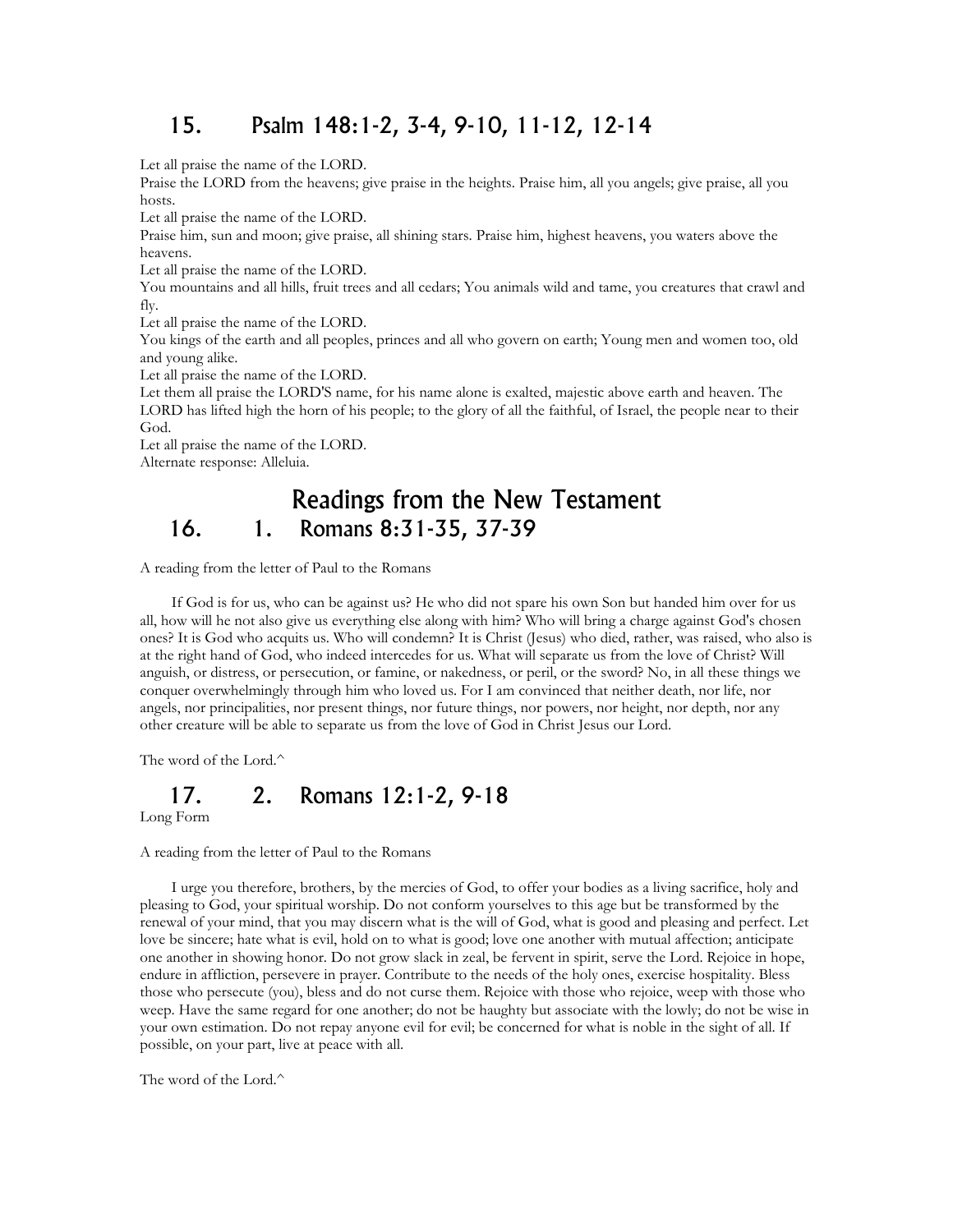# 18. Romans 12:1-2, 9-13

Short Form

A reading from the letter of Paul to the Romans

 I urge you therefore, brothers, by the mercies of God, to offer your bodies as a living sacrifice, holy and pleasing to God, your spiritual worship. Do not conform yourselves to this age but be transformed by the renewal of your mind, that you may discern what is the will of God, what is good and pleasing and perfect. Let love be sincere; hate what is evil, hold on to what is good; love one another with mutual affection; anticipate one another in showing honor. Do not grow slack in zeal, be fervent in spirit, serve the Lord. Rejoice in hope, endure in affliction, persevere in prayer. Contribute to the needs of the holy ones, exercise hospitality.

The word of the Lord.^

### 19. 3. 1 Corinthians 6:13-15, 17-20

A reading from the letter of Paul to the Corinthians

 The body, however, is not for immorality, but for the Lord, and the Lord is for the body; God raised the Lord and will also raise us by his power. Do you not know that your bodies are members of Christ? But whoever is joined to the Lord becomes one spirit with him. Avoid immorality. Every other sin a person commits is outside the body, but the immoral person sins against his own body. Do you not know that your body is a temple of the holy Spirit within you, whom you have from God, and that you are not your own? For you have been purchased at a price. Therefore, glorify God in your body.

The word of the Lord.^

#### 20. 4. 1 Corinthians 12:31-13:8

A reading from the letter of Paul to the Corinthians

 Strive eagerly for the greatest spiritual gifts. But I shall show you a still more excellent way. If I speak in human and angelic tongues but do not have love, I am a resounding gong or a clashing cymbal. And if I have the gift of prophecy and comprehend all mysteries and all knowledge; if I have all faith so as to move mountains but do not have love, I am nothing. If I give away everything I own, and if I hand my body over so that I may boast but do not have love, I gain nothing. Love is patient, love is kind. It is not jealous, (love) is not pompous, it is not inflated, it is not rude, it does not seek its own interests, it is not quick-tempered, it does not brood over injury, it does not rejoice over wrongdoing but rejoices with the truth. It bears all things, believes all things, hopes all things, endures all things. Love never fails.

The word of the Lord.^

# 21. 5. Ephesians 5:2, 21-33

Long Form

#### A reading from the letter of Paul to the Ephesians

 Live in love, as Christ loved us and handed himself over for us. Be subordinate to one another out of reverence for Christ. Wives should be subordinate to their husbands as to the Lord. For the husband is head of his wife just as Christ is head of the church, he himself the savior of the body. As the church is subordinate to Christ, so wives should be subordinate to their husbands in everything. Husbands, love your wives, even as Christ loved the church and handed himself over for her to sanctify her, cleansing her by the bath of water with the word, that he might present to himself the church in splendor, without spot or wrinkle or any such thing, that she might be holy and without blemish. So (also) husbands should love their wives as their own bodies. He who loves his wife loves himself. For no one hates his own flesh but rather nourishes and cherishes it, even as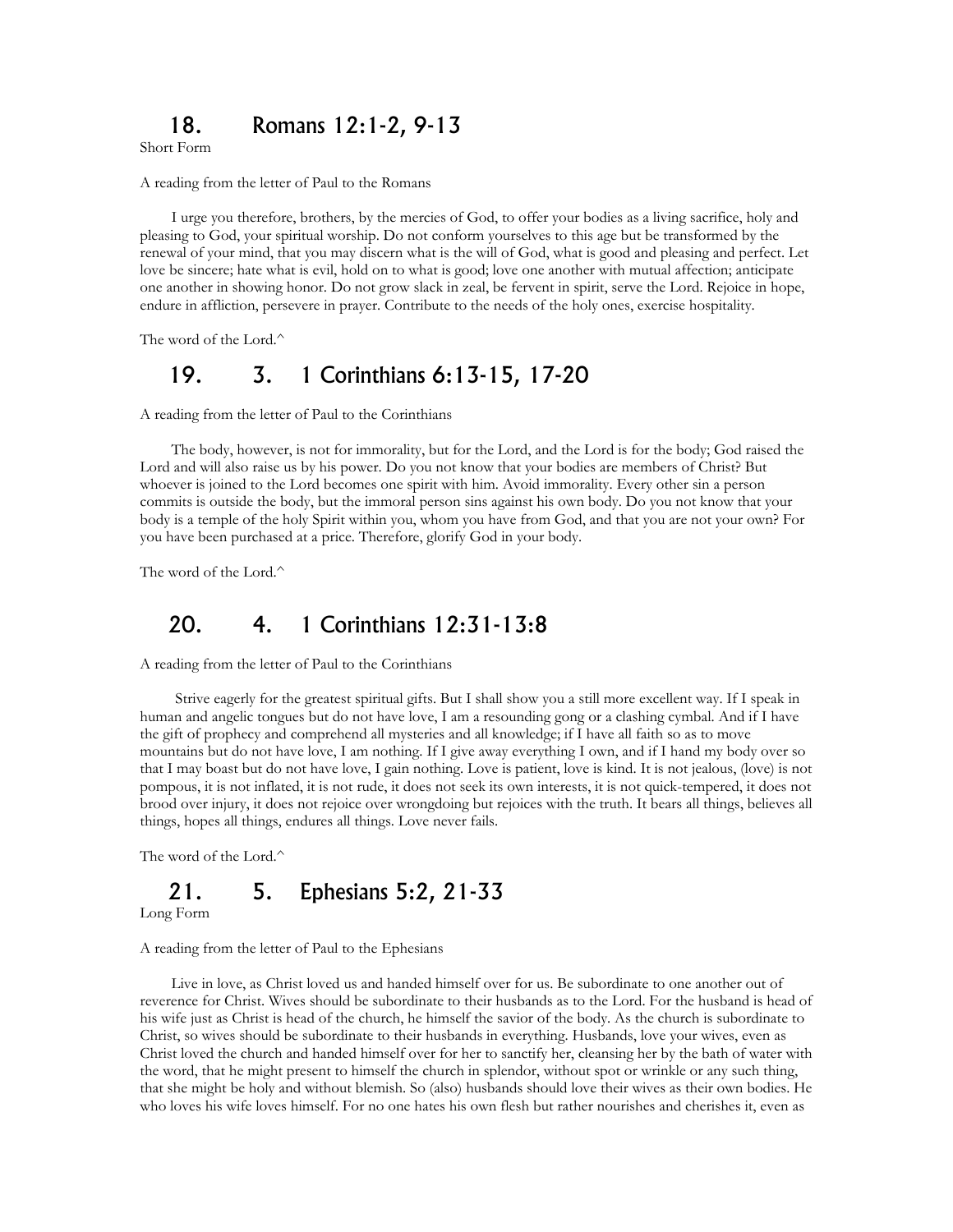Christ does the church, because we are members of his body. "For this reason a man shall leave (his) father and (his) mother and be joined to his wife, and the two shall become one flesh." This is a great mystery, but I speak in reference to Christ and the church. In any case, each one of you should love his wife as himself, and the wife should respect her husband.

The word of the Lord.^

#### 22. Ephesians 5:2, 25-32

Short Form

A reading from the letter of Paul to the Ephesians

 Live in love, as Christ loved us and handed himself over for us. Be subordinate to one another out of reverence for Christ. Husbands, love your wives, even as Christ loved the church and handed himself over for her to sanctify her, cleansing her by the bath of water with the word, that he might present to himself the church in splendor, without spot or wrinkle or any such thing, that she might be holy and without blemish. So (also) husbands should love their wives as their own bodies. He who loves his wife loves himself. For no one hates his own flesh but rather nourishes and cherishes it, even as Christ does the church, because we are members of his body. "For this reason a man shall leave (his) father and (his) mother and be joined to his wife, and the two shall become one flesh." This is a great mystery, but I speak in reference to Christ and the church.

The word of the Lord.<sup>^</sup>

#### 23. 6. Colossians 3:12-17

A reading from the letter of Paul to the Colossians

 Put on then, as God's chosen ones, holy and beloved, heartfelt compassion, kindness, humility, gentleness, and patience, bearing with one another and forgiving one another, if one has a grievance against another; as the Lord has forgiven you, so must you also do. And over all these put on love, that is, the bond of perfection. And let the peace of Christ control your hearts, the peace into which you were also called in one body. And be thankful. Let the word of Christ dwell in you richly, as in all wisdom you teach and admonish one another, singing psalms, hymns, and spiritual songs with gratitude in your hearts to God. And whatever you do, in word or in deed, do everything in the name of the Lord Jesus, giving thanks to God the Father through him.

The word of the Lord.^

#### 24. 7. 1 Peter 3:1-9

A reading from the first letter of Peter

 Likewise, you wives should be subordinate to your husbands so that, even if some disobey the word, they may be won over without a word by their wives' conduct when they observe your reverent and chaste behavior. Your adornment should not be an external one: braiding the hair, wearing gold jewelry, or dressing in fine clothes, but rather the hidden character of the heart, expressed in the imperishable beauty of a gentle and calm disposition, which is precious in the sight of God. For this is also how the holy women who hoped in God once used to adorn themselves and were subordinate to their husbands; thus Sarah obeyed Abraham, calling him "lord." You are her children when you do what is good and fear no intimidation. Likewise, you husbands should live with your wives in understanding, showing honor to the weaker female sex, since we are joint heirs of the gift of life, so that your prayers may not be hindered. Finally, all of you, be of one mind, sympathetic, loving toward one another, compassionate, humble. Do not return evil for evil, or insult for insult; but, on the contrary, a blessing, because to this you were called, that you might inherit a blessing.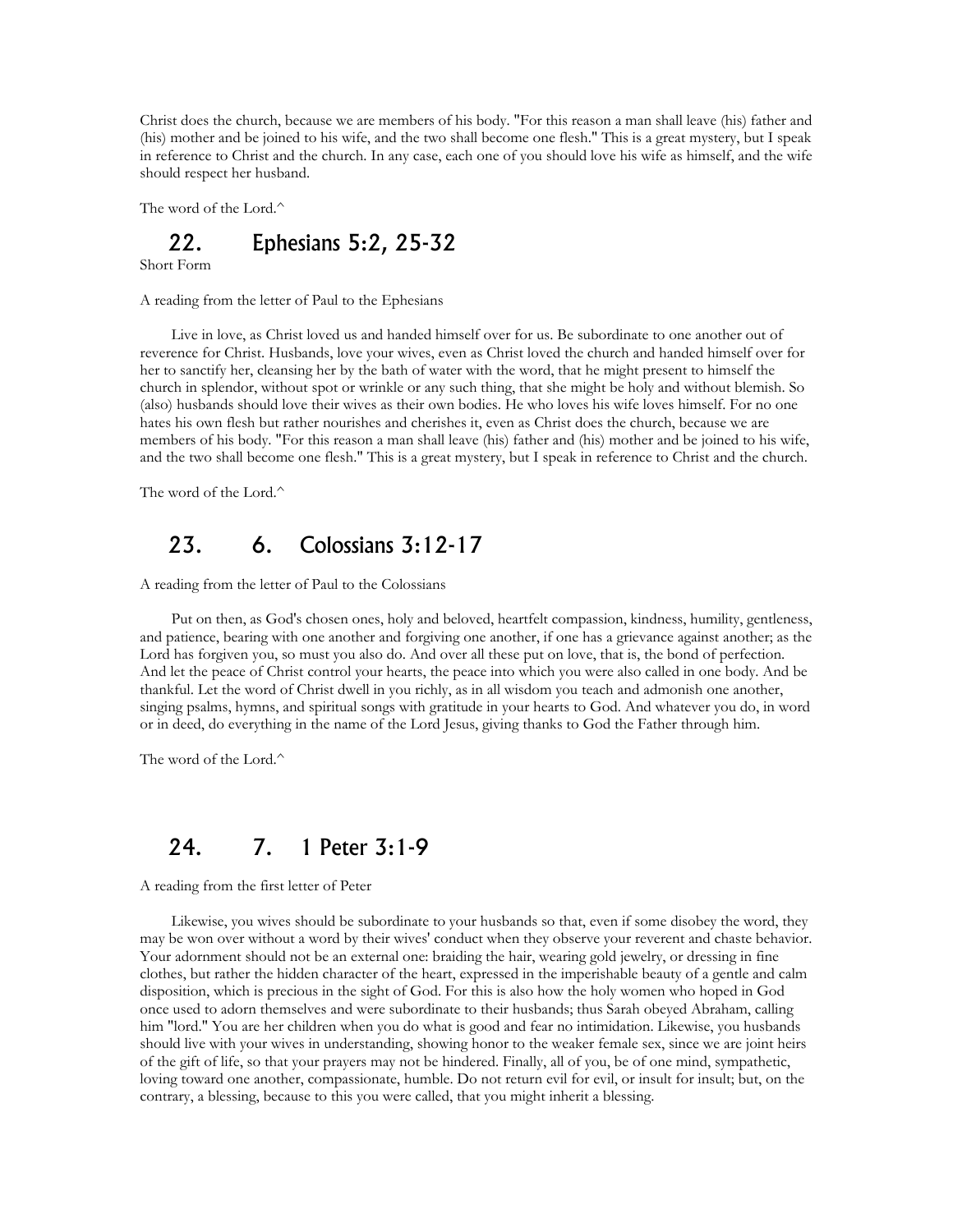The word of the Lord.<sup>^</sup>

#### 25. 8. 1 John 3:18-24

A reading from the first letter of John

 Children, let us love not in word or speech but in deed and truth. (Now) this is how we shall know that we belong to the truth and reassure our hearts before him in whatever our hearts condemn, for God is greater than our hearts and knows everything. Beloved, if (our) hearts do not condemn us, we have confidence in God and receive from him whatever we ask, because we keep his commandments and do what pleases him. And his commandment is this: we should believe in the name of his Son, Jesus Christ, and love one another just as he commanded us. Those who keep his commandments remain in him, and he in them, and the way we know that he remains in us is from the Spirit that he gave us.

The word of the Lord.^

#### 26. 9. 1 John 4:7-12

A reading from the first letter of John

 Beloved, let us love one another, because love is of God; everyone who loves is begotten by God and knows God. Whoever is without love does not know God, for God is love. In this way the love of God was revealed to us: God sent his only Son into the world so that we might have life through him. In this is love: not that we have loved God, but that he loved us and sent his Son as expiation for our sins. Beloved, if God so loved us, we also must love one another. No one has ever seen God. Yet, if we love one another, God remains in us, and his love is brought to perfection in us.

The word of the Lord.<sup>^</sup>

#### 27. 10. Revelation 19:1, 5-9

A reading from the book of Revelation

 I, John, heard what sounded like the loud voice of a great multitude in heaven, saying: "Alleluia! Salvation, glory, and might belong to our God." A voice coming from the throne said: "Praise our God, all you his servants, (and) you who revere him, small and great." Then I heard something like the sound of a great multitude or the sound of rushing water or mighty peals of thunder, as they said: "Alleluia! The Lord has established his reign, (our) God, the almighty. Let us rejoice and be glad and give him glory. For the wedding day of the Lamb has come, his bride has made herself ready. She was allowed to wear a bright, clean linen garment." (The linen represents the righteous deeds of the holy ones.) Then the angel said to me, "Write this: Blessed are those who have been called to the wedding feast of the Lamb."

The word of the Lord.^

# Readings from the four Gospels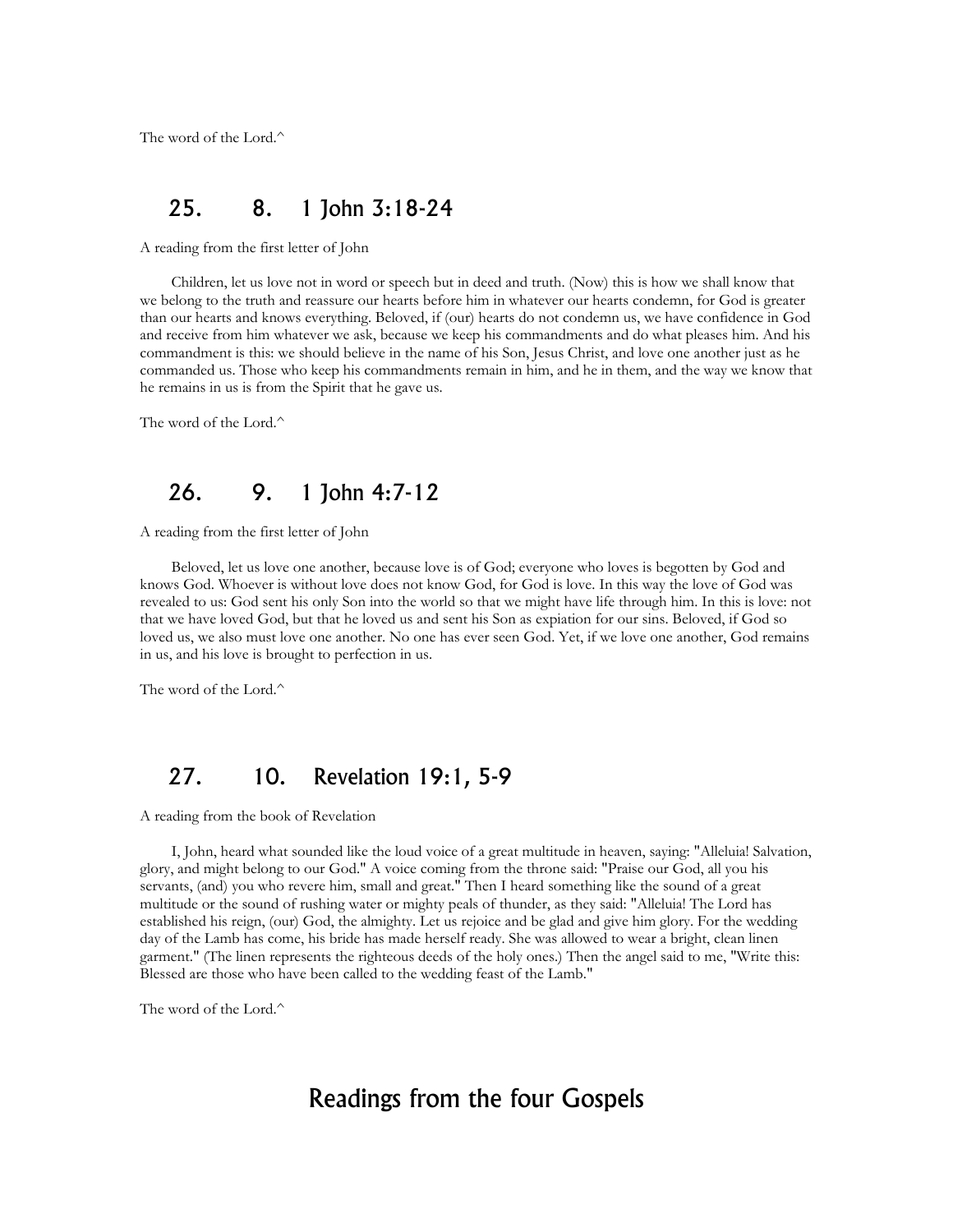#### 28. 1. Matthew 5:1-12

 When he saw the crowds, he went up the mountain, and after he had sat down, his disciples came to him. He began to teach them, saying: "Blessed are the poor in spirit, for theirs is the kingdom of heaven. Blessed are they who mourn, for they will be comforted. Blessed are the meek, for they will inherit the land. Blessed are they who hunger and thirst for righteousness, for they will be satisfied. Blessed are the merciful, for they will be shown mercy. Blessed are the clean of heart, for they will see God. Blessed are the peacemakers, for they will be called children of God. Blessed are they who are persecuted for the sake of righteousness, for theirs is the kingdom of heaven. Blessed are you when they insult you and persecute you and utter every kind of evil against you (falsely) because of me. Rejoice and be glad, for your reward will be great in heaven.2. Matthew 5:13-16

 Jesus said to his disciples: "You are the salt of the earth. But if salt loses its taste, with what can it be seasoned? It is no longer good for anything but to be thrown out and trampled underfoot. You are the light of the world. A city set on a mountain cannot be hidden. Nor do they light a lamp and then put it under a bushel basket; it is set on a lamp stand, where it gives light to all in the house. Just so, your light must shine before others, that they may see your good deeds and glorify your heavenly Father.

# 29. 3. Matthew 7:21, 24-29

Long form

 Jesus said to his disciples: "Not everyone who says to me, 'Lord, Lord,' will enter the kingdom of heaven, but only the one who does the will of my Father in heaven. "Everyone who listens to these words of mine and acts on them will be like a wise man who built his house on rock. The rain fell, the floods came, and the winds blew and buffeted the house. But it did not collapse; it had been set solidly on rock. And everyone who listens to these words of mine but does not act on them will be like a fool who built his house on sand. The rain fell, the floods came, and the winds blew and buffeted the house. And it collapsed and was completely ruined." When Jesus finished these words, the crowds were astonished at his teaching, for he taught them as one having authority, and not as their scribes.

#### 30. Matthew 7:21, 24-25

Short form

 Jesus said to his disciples: "Not everyone who says to me, 'Lord, Lord,' will enter the kingdom of heaven, but only the one who does the will of my Father in heaven. "Everyone who listens to these words of mine and acts on them will be like a wise man who built his house on rock. The rain fell, the floods came, and the winds blew and buffeted the house. But it did not collapse; it had been set solidly on rock.

### 31. 4. Matthew 19:3-6

 Some Pharisees approached Jesus, and tested him, saying, "Is it lawful for a man to divorce his wife for any cause whatever?" He said in reply, "Have you not read that from the beginning the Creator 'made them male and female' and said, 'For this reason a man shall leave his father and mother and be joined to his wife, and the two shall become one flesh'? So they are no longer two, but one flesh. Therefore, what God has joined together, no human being must separate."

#### 32. 5. Matthew 22:35-40

 One of the Pharisees (a scholar of the law) tested Jesus by asking, "Teacher, which commandment in the law is the greatest?" He said to him, "You shall love the Lord, your God, with all your heart, with all your soul, and with all your mind. This is the greatest and the first commandment. The second is like it: You shall love your neighbor as yourself. The whole law and the prophets depend on these two commandments."

#### 33. 6. Mark 10:6-9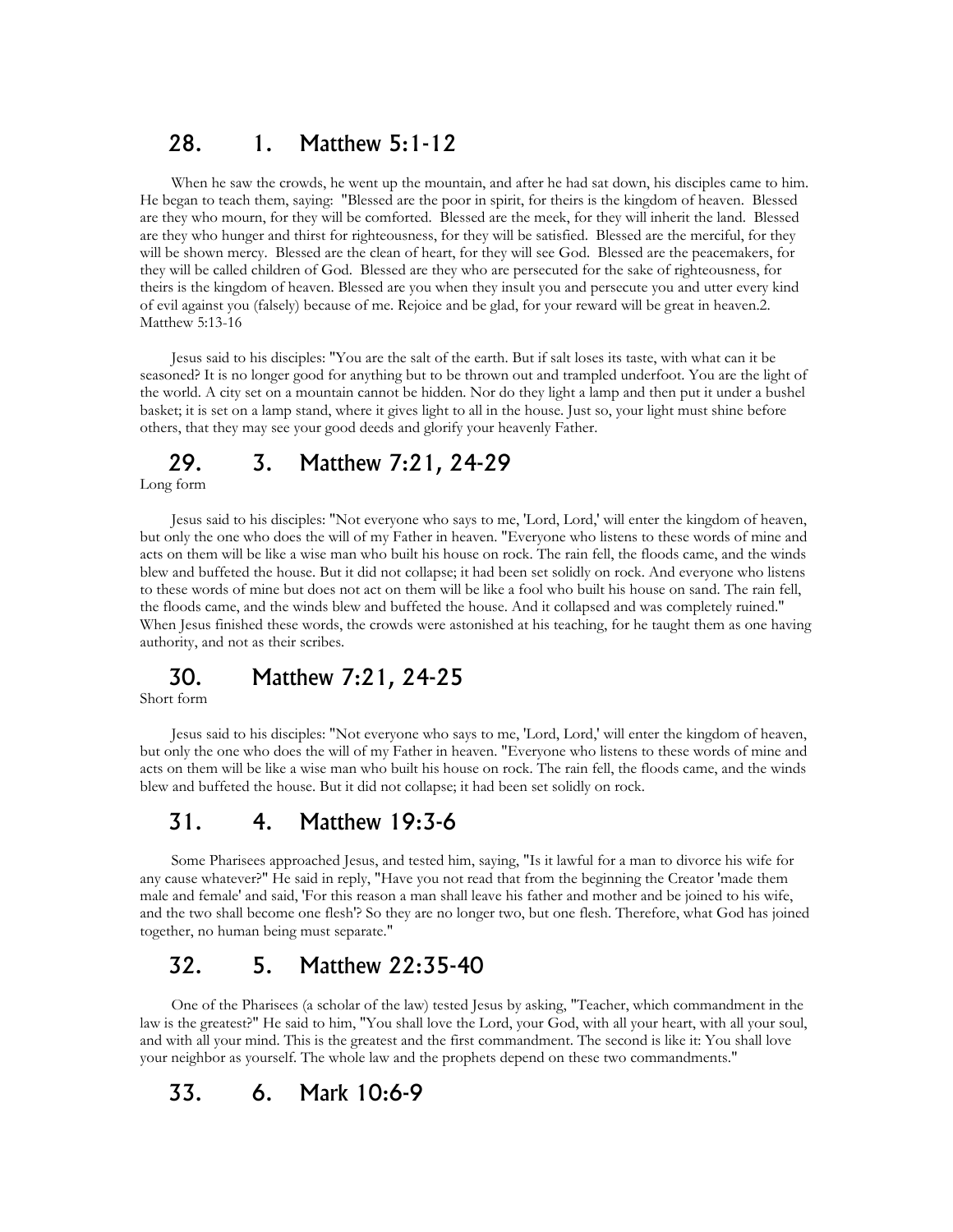Jesus said: "From the beginning of creation, 'God made them male and female. For this reason a man shall leave his father and mother (and be joined to his wife), and the two shall become one flesh.' So they are no longer two but one flesh. Therefore what God has joined together, no human being must separate."

# 34. 7. John 2:1-11

 There was a wedding in Cana in Galilee, and the mother of Jesus was there. Jesus and his disciples were also invited to the wedding. When the wine ran short, the mother of Jesus said to him, "They have no wine." (And) Jesus said to her, "Woman, how does your concern affect me? My hour has not yet come." His mother said to the servers, "Do whatever he tells you." Now there were six stone water jars there for Jewish ceremonial washings, each holding twenty to thirty gallons. Jesus told them, "Fill the jars with water." So they filled them to the brim. Then he told them, "Draw some out now and take it to the headwaiter." So they took it. And when the headwaiter tasted the water that had become wine, without knowing where it came from (although the servers who had drawn the water knew), the headwaiter called the bridegroom and said to him, "Everyone serves good wine first, and then when people have drunk freely, an inferior one; but you have kept the good wine until now." Jesus did this as the beginning of his signs in Cana in Galilee and so revealed his glory, and his disciples began to believe in him.

#### 35. 8. John 15:9-12

 Jesus said to his disciples: "As the Father loves me, so I also love you. Remain in my love. If you keep my commandments, you will remain in my love, just as I have kept my Father's commandments and remain in his love. I have told you this so that my joy may be in you and your joy may be complete. This is my commandment: love one another as I love you."

#### 36. 9. John 15:12-16

 Jesus said to his disciples: "This is my commandment: love one another as I love you. No one has greater love than this, to lay down one's life for one's friends. You are my friends if you do what I command you. I no longer call you slaves, because a slave does not know what his master is doing. I have called you friends, because I have told you everything I have heard from my Father. It was not you who chose me, but I who chose you and appointed you to go and bear fruit that will remain, so that whatever you ask the Father in my name he may give you."

# 37. 10. John 17:20-26

Long form

 Jesus looked up to heaven and prayed: "Holy Father, I pray not only for my disciples, but also for those who will believe in me through their word, so that they may all be one, as you, Father, are in me and I in you, that they also may be in us, that the world may believe that you sent me. And I have given them the glory you gave me, so that they may be one, as we are one, I in them and you in me, that they may be brought to perfection as one, that the world may know that you sent me, and that you loved them even as you loved me. Father, they are your gift to me. I wish that where I am they also may be with me, that they may see my glory that you gave me, because you loved me before the foundation of the world. Righteous Father, the world also does not know you, but I know you, and they know that you sent me. I made known to them your name and I will make it known, that the love with which you loved me may be in them and I in them."

# 38. John 17:20-23

#### Short form

 Jesus looked up to heaven and prayed: "Holy Father, I pray not only for my disciples, but also for those who will believe in me through their word, so that they may all be one, as you, Father, are in me and I in you, that they also may be in us, that the world may believe that you sent me. And I have given them the glory you